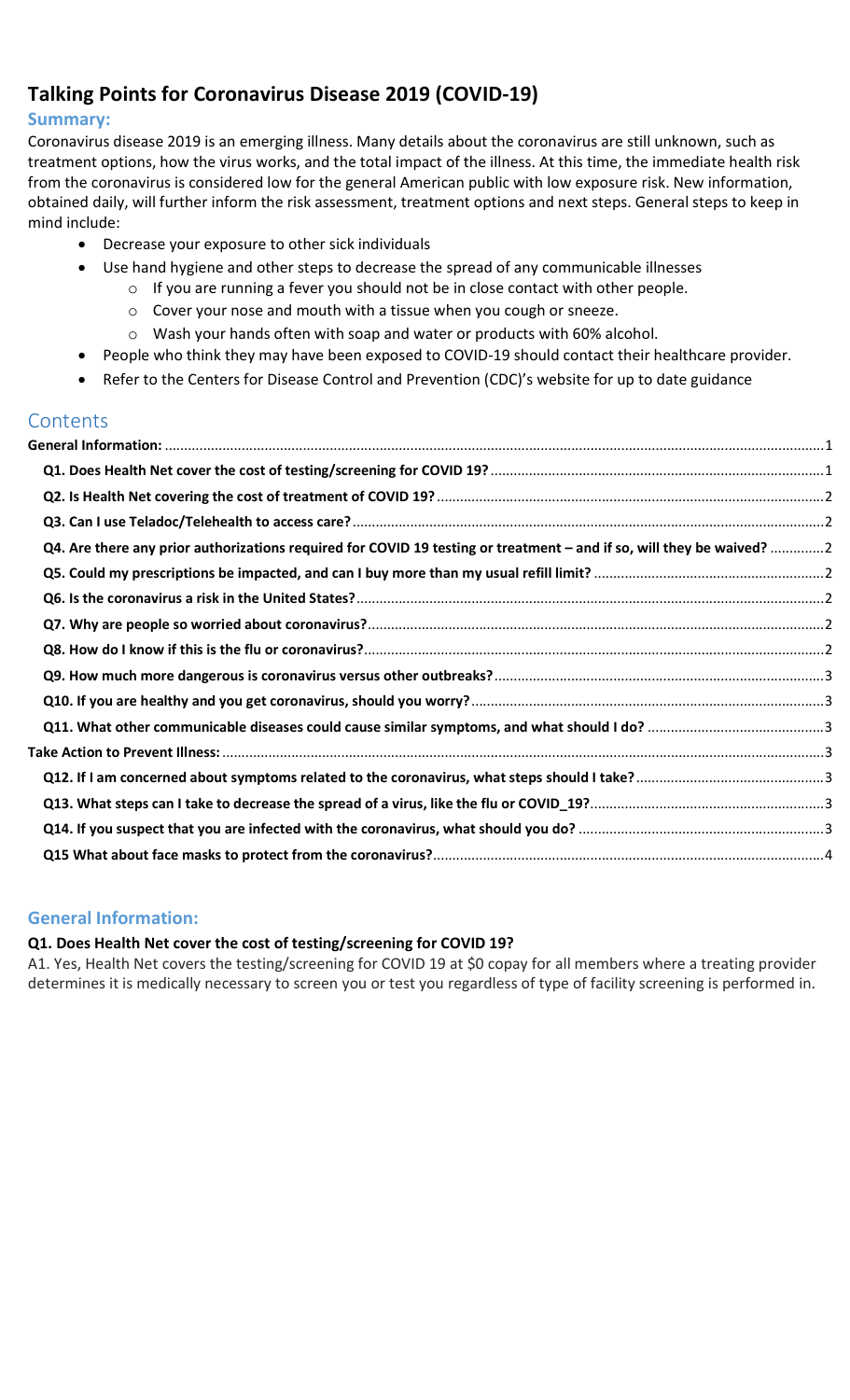### Q2. Is Health Net covering the cost of treatment of COVID 19?

A2. Yes. Treatment for COVID 19 is a covered benefit under Health Net plans. This virus is being treated like any other covered benefit under a member's health plan Depending on the course of treatment or services rendered Co-pays, deductibles and/or coinsurance may apply . [Please refer to your Evidence of Coverage for more specific information.]

#### Q3. Can I use Teladoc/Telehealth to access care?

Q3. For any member with a Teladoc/ Telehealth benefit reps and doctors are prepared to address questions around COVID-19 (Coronavirus) as they would any other illness, natural disaster, etc. This can be a first step in order to learn more about your symptoms as well as treatment or screening options. [Please refer to your Evidence of Coverage for more specific plan benefit information.]

#### Q4. Are there any prior authorizations required for COVID 19 testing or treatment – and if so, will they be waived?

A4. Health Net of California will not require prior authorization for the lab work needed for screening or testing, so waivers are not needed for these. If a member is admitted to the hospital, then the hospital should follow their normal processes of notification to Health Net when they have admitted one of our members

#### Q5. Could my prescriptions be impacted, and can I buy more than my usual refill limit?

A5. Drug manufacturers are working closely with the Food and Drug Administration to report any drug shortages that may result from supply chain disruptions related to COVID-19. Health Net is closely monitoring the situation. In the event of a drug shortage, Health Net has a standard process to ensure members have access to available medication(s) to treat their condition. We also evaluate the need to send notifications to our affected members, prescribers, and network pharmacies. In the event that containment strategies limit a member's access via local pharmacy, HN can help by enabling mail-order access and delivery services. Under the State of Emergency declared by the governor of California, Health Net will allow early refills as appropriate.

#### Q6. Is the coronavirus a risk in the United States?

A6. This is a developing story. According the CDC, the new coronavirus will likely start to spread in the United States over the next few months. It is a not a question of whether it will happen, but when it will happen and how many people will be infected and have a severe illness. The goal of the public health community is to slow the spread of the virus so communities have time to prepare and limit the number of infections.

According to the CDC, the risk of infection in the US in currently very low for the general American public who are unlikely to be exposed.

#### Q7. Why are people so worried about coronavirus?

A7. This is a new virus, and it is creating great concern in the community. There is not a vaccine for this novel virus yet, and we do not have a specific medicine to treat it. An effective vaccine is most likely 12-18 months away. Also, the coronavirus is contagious – similar to the flu. Most people who become infected with the coronavirus have a mild illness or may not even have any symptoms.

#### Q8. How do I know if this is the flu or coronavirus?

A8. Both are respiratory illnesses. Fever, cough, shortness of breath can be seen with both illnesses, and both can start very quickly with lots of aches and fatigue. People who become ill with coronavirus will develop severe respiratory symptoms. There are lab tests to confirm the diagnosis of flu and coronavirus, but they are not available in every state yet. Exposure to individuals who have traveled to an infected area is also important information for a doctor to tell the difference. If you have symptoms, contact your healthcare provider.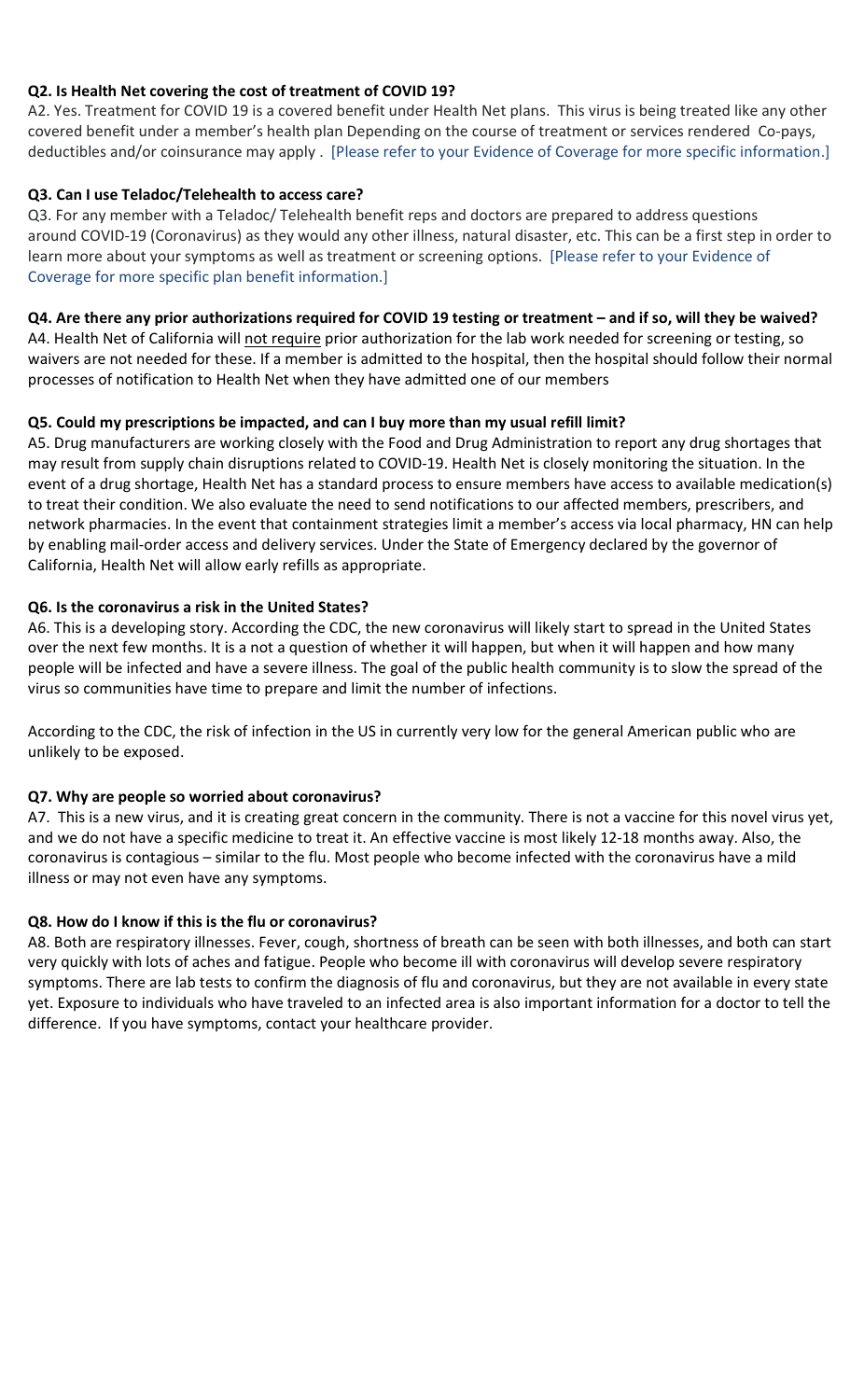### Q9. How much more dangerous is coronavirus versus other outbreaks?

A9. Seasonal flu has about a ~0.1% mortality. This means that one person dies for every 1,000 infected. The coronavirus has a ~2% morality or 2 people die for every 100 infected. In contrast, the SARS (severe acute respiratory syndrome) outbreak in 2003 had a 10% mortality rate, meaning 1 in 10 people died.

### Q10. If you are healthy and you get coronavirus, should you worry?

A10. If you are low risk (healthy, not elderly or with chronic diseases), most likely the illness will run the course similar to a mild case of the flu. You treat the fever, dry cough and fatigue with hydration and rest. Studies have shown that the infection tends to be less severe in children. If you have these symptoms, you should contact your healthcare provider.

Some people develop a more severe case with shortness of breath and even respiratory failure. Those people need to seek immediate medical attention.

People who think they may have been exposed to the coronavirus should contact their healthcare provider immediately.

#### Q11. What other communicable diseases could cause similar symptoms, and what should I do?

A11. Influenza (the flu), contagious respiratory illness caused by influenza viruses (Type A and Type B), has high activity in the United States at this time. It is recommended that everyone 6 months and older get a flu vaccine each year.

## Take Action to Prevent Illness:

#### Q12. If I am concerned about symptoms related to the coronavirus, what steps should I take?

A12. If you develop a fever and symptoms of respiratory illness, such as cough or shortness of breath, within 14 days after travel from China or an infected area, you should call ahead to a healthcare professional and mention your recent travel or close contact.

If you have had close contact with someone showing these symptoms who has recently traveled from this area, you should call ahead to a healthcare professional and mention your close contact and their recent travel. Your healthcare professional will work with your state's public health department and CDC to determine if you need to be tested for COVID-19.

People who think they may have been exposed to COVID-19 should contact their healthcare provider immediately.

#### Q13. What steps can I take to decrease the spread of a virus, like the flu or COVID\_19?

A13. Common steps are important to decrease the spread of any illness caused by viruses. Follow these steps to combat spreading germs:

- Try to avoid close contact with sick people.
- While sick, limit contact with others as much as possible to keep from infecting them.
- If you are running a fever you should not be in close contact with other people.
- Cover your nose and mouth with a tissue when you cough or sneeze. After using a tissue, throw it in the trash and wash your hands. Avoid touching your eyes, nose and mouth.
- Wash your hands often with soap and water. This simple measure is the most effective method to control the spread of many viral illnesses. If soap and water are not available, use an alcohol-based hand rub.
- Clean and disinfect common surfaces and objects that may be contaminated with germs thoroughly and often.

#### Q14. If you suspect that you are infected with the coronavirus, what should you do?

A14. The best way to prevent illness is to avoid exposing others to this virus. Stay home except to get medical care, and separate yourself from other people and animals in your home.